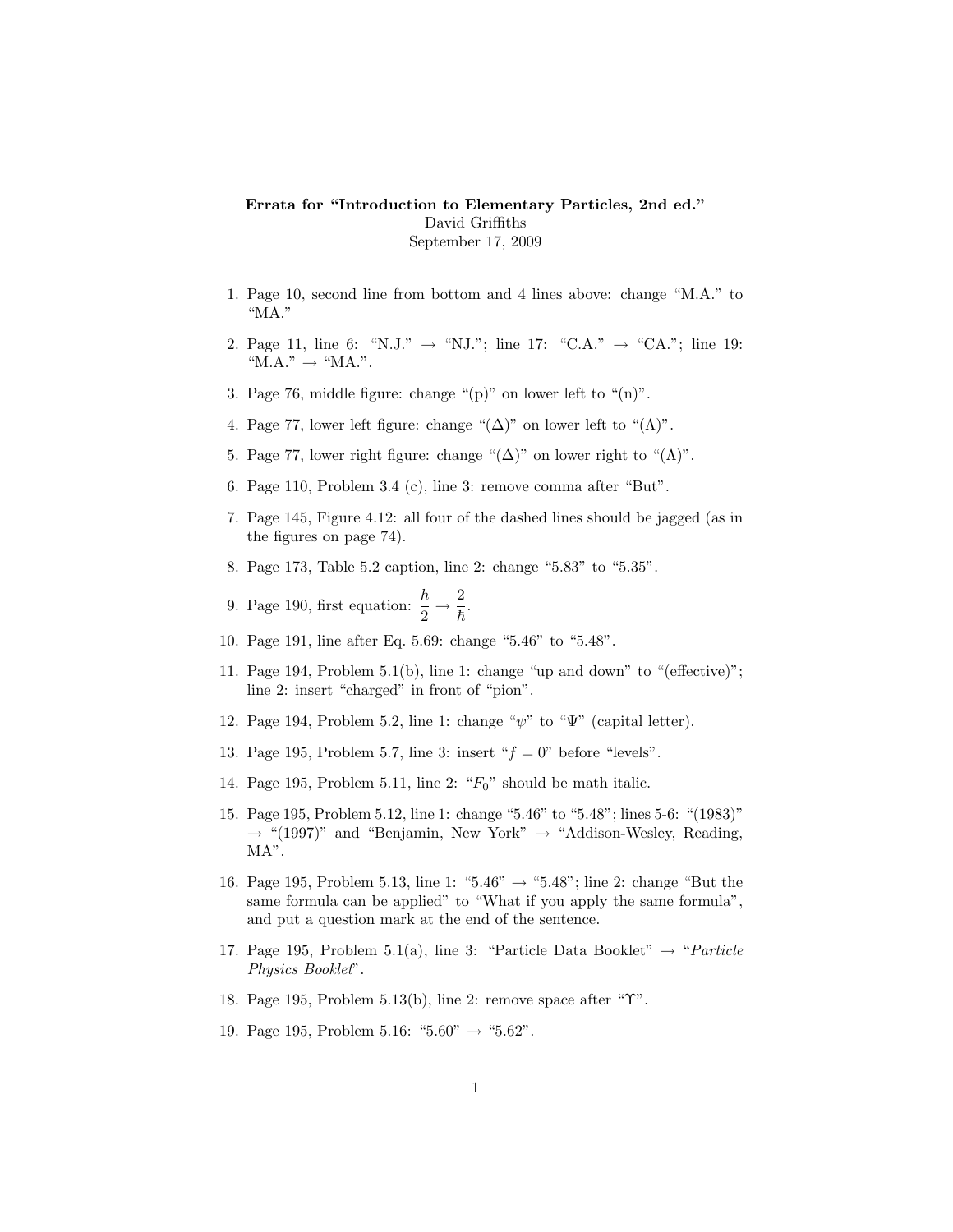- 20. Page 196, Problem 5.21: change "(See Halzen . . . 2.19.)" to ", assuming  $m_u = m_d$ .", and put the following sentence in parentheses.
- 21. Page 196, Problem 5.23, line 1: change "Equations 5.12, 5.13 and" to "Problem 5.2 and Equation"; line 2: at the end, add "Express your answer in terms of  $\alpha$ ,  $m$ ,  $c$ , and  $\hbar$ . (We will use this result in Chapter 7, when we calculate the lifetime of positronium.)".
- 22. Page 223, change Problem 6.14 to read:

Find  $d\sigma/d\Omega$  and  $\sigma$  for  $A + A \rightarrow B + B$  in the lab frame (target A at rest). Assume  $m_B = m_C = 0$ , and the incident A is nonrelativistic. Express your answer in terms of the mass  $(m)$ and speed  $(v)$  of the incident particle, and keep only the lowest order (in  $v/c \ll 1$ ).

- 23. Page 230, line after Equation 7.28: change "5.10" to "5.3".
- 24. Page 256, last line of first footnote: change "7.40" to "7.41".
- 25. Page 263, second line after Eq. 7.181: change "7.174" to "Eq. 7.178".
- 26. Page 267, reference 7, last line: change "pp. 216 ff" to "Section 4.7".
- 27. Page 270, Problem 7.22, at end: add "Assume  $A<sup>0</sup>$  was constant in the distant past.".
- 28. Page 271, Problem 7.31(a): change "in Section 7.7" to "on page 252".
- 29. Page 272, Problem 7.45, line 2: replace "In the experiment . . . prediction." with "What if the CM energy is 57.8 GeV? [This was the value used in the experiment [9], but that was for inelastic electron/positron scattering, so don't expect to match their result  $(\alpha^{-1} = 129).$ ]"
- 30. Page 273, Problem 7.49(e), last line: change mc to  $m_e c$ .
- 31. Page 273, Problem 7.51(b), line 2: change  $\sigma_y$  to  $\sigma_z$ ; also in the displayed equation in part (b).
- 32. Page 282, line before Eq. 8.19: remove parentheses around "8.18".
- 33. Page 291, line after Eq. 8.51: change "8.23" to "8.13".
- 34. Page 303, Problem 8.4, line 6: no line break after "8.3)."; the line break would be excellent right before "then", with "and the  $x$ 's might as well" moved to the last line. The text on the line in between should be raised, so it is centered with respect to the three matrices:

then 
$$
q_{\mu}L^{\mu\nu} = 0 \Rightarrow L^{\mu\nu} = \begin{pmatrix} \cdot & \cdot & \cdot & \cdot & \cdot \\ \cdot & \cdot & \cdot & \cdot & \cdot \\ \cdot & \cdot & \cdot & \cdot & \cdot \\ \cdot & \cdot & \cdot & \cdot & \cdot \\ \cdot & \cdot & \cdot & \cdot & \cdot \end{pmatrix}
$$
. So  $L^{\mu\nu}K_{\nu\mu} = L^{\mu\nu} = \begin{pmatrix} \cdot & \cdot & \cdot & \cdot & \cdot \\ \cdot & \cdot & \cdot & \cdot & \cdot & \cdot \\ \cdot & \cdot & \cdot & \cdot & \cdot & \cdot \\ \cdot & \cdot & \cdot & \cdot & \cdot & \cdot \\ \cdot & \cdot & \cdot & \cdot & \cdot & \cdot \end{pmatrix} \begin{pmatrix} \cdot & \cdot & \cdot & \cdot & \cdot \\ \cdot & \cdot & \cdot & \cdot & \cdot & \cdot \\ \cdot & \cdot & \cdot & \cdot & \cdot & \cdot \\ \cdot & \cdot & \cdot & \cdot & \cdot & \cdot \\ \cdot & \cdot & \cdot & \cdot & \cdot & \cdot \end{pmatrix}$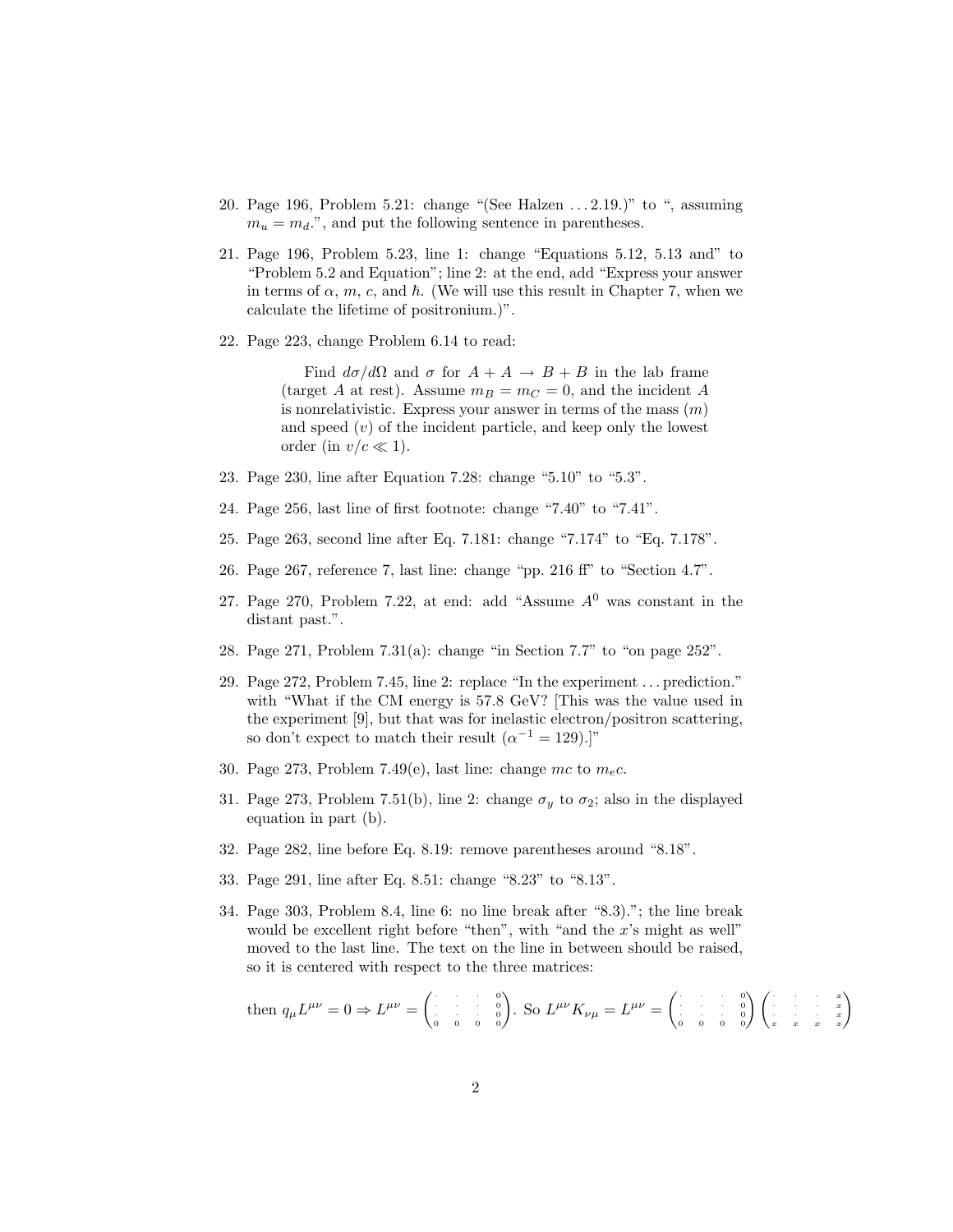- 35. Page 303, Problem 8.11, line 5: remove open parentheses in front of "Fischbach".
- 36. Page 304, Problem 8.21, line 4: insert "(Section 8.5)" before "is gaugeinvariant".
- 37. Page 306, Problem 8.24(a), line 1: change "8.86" to "8.92".
- 38. Page 306, Problem 8.25: change "9.69" to "8.93" (twice).
- 39. Page 306, Problem 8.26, change "9.71" to"8.95".
- 40. Page 331, the second diagram should be:



- 41. Page 364, Eq. 10.61: raise the prime on  $A'_{\mu}$ , as in Eq. 10.60.
- 42. Page 368, Eq. 10.83: the first  $\phi$  should be bold face (like the second).
- 43. Page 369, Equation 10.89:  $\lambda$  should be bold face.
- 44. Page 371, before and after Eq. 10.101: modify to read

... simply rub out the field variables. (This naive rule doesn't  $\ldots$  sumpty ruo out the jield variables. (This halve rule doesn't get all the c's and  $\hbar$ 's right—what we actually erase is  $\phi/\sqrt{\hbar}c^{1/3}$ for a scalar field  $\phi$ ,  $A_{\mu}$ / get an the c s and h s right—what we actually erase is  $\varphi/\sqrt{n}c^{1/3}$ <br>for a scalar field  $\phi$ ,  $A_{\mu}/\sqrt{4\pi\hbar c^{1/3}}$  for a vector field  $A_{\mu}$ , and  $\bar{\hbar}c^{1/3}\psi$  for a spinor field  $\psi$ .) Thus

$$
-i\sqrt{\frac{4\pi}{\hbar c}}\,q\gamma^{\mu} = ig_e\gamma^{\mu} \qquad \text{(QED vertex factor)} \qquad (10.101)
$$

In the case of chromodynamics (Equation 10.88) the quarkgluon coupling . . .

- 45. Page 384, Answers to Problem 10.12(b): change "g" to "q" (twice).
- 46. Page 384, Problem  $10.14(c)$ : change "4.20(c)" to "4.19(a)".
- 47. Page 387, first paragraph of Section 11.1, lines 1, 6, and 9: change "Rayleigh" to "Kelvin".
- 48. Page 402, last line of text: change  $-im_f c^2/v$  to  $-im_f c^2/v\sqrt{\hbar c}$ .
- 49. Page 403, first line: change  $2iM_m^2c^2g^{\mu\nu}/(\hbar^2v)$  to  $2iM_m^2c^3g^{\mu\nu}/v\sqrt{\hbar c}$ .